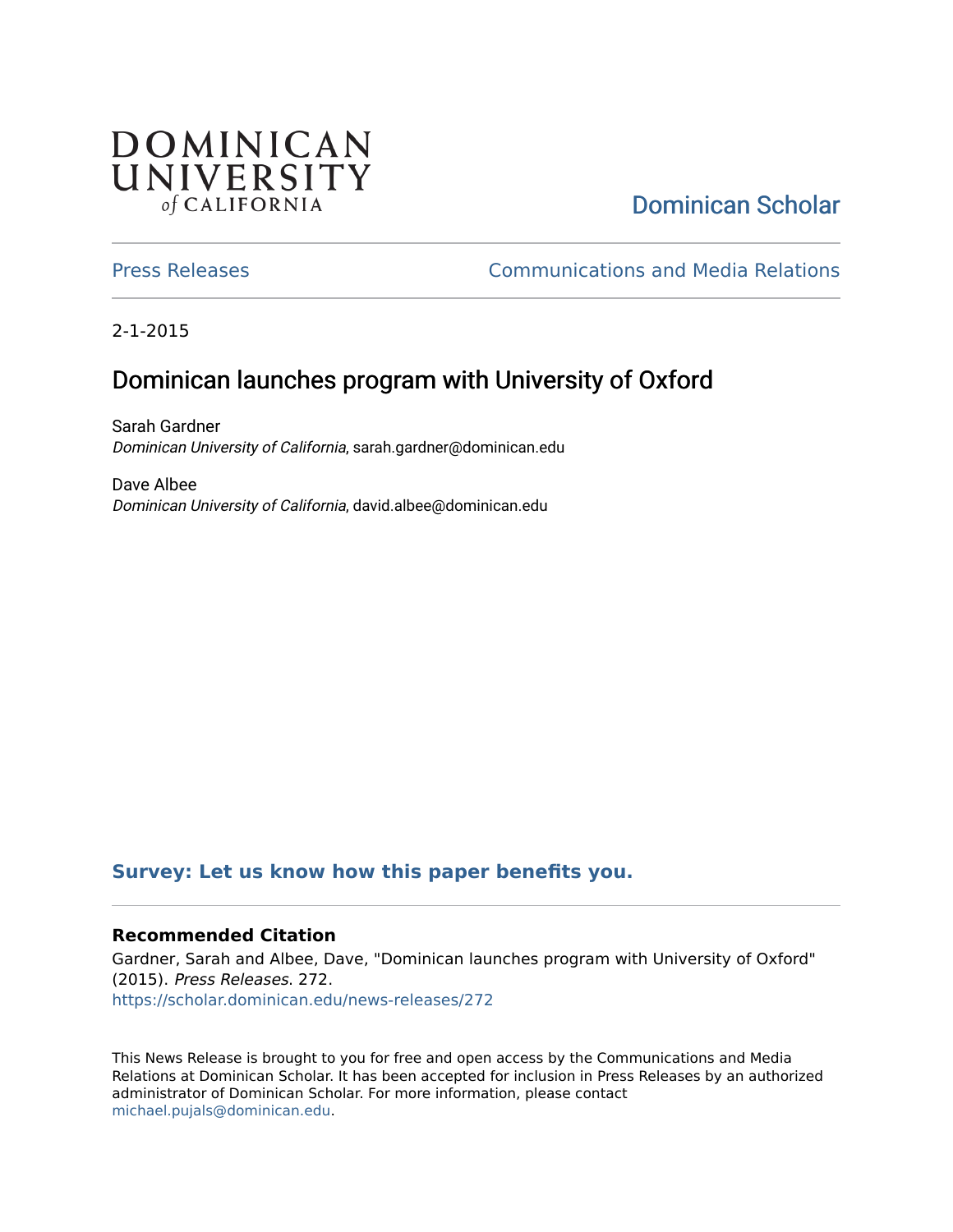### **Dominican launches program with University of Oxford**

A gift from Marin residents the late Thomas and Joanne Peterson paved the way for Dominican University of California students to study at the University of Oxford.

The Thomas and Joanne Peterson Endowed Scholarship for Dominican Scholars at Oxford is supporting Dominican students selected to study at Oxford as part of a new agreement between Dominican and St. Catherine's College, one of the University of Oxford's 44 autonomous colleges and permanent private halls.

"We are delighted to support a program that will allow Dominican students to benefit from the tremendous educational opportunities at Oxford," said Mr. Peterson, who passed in 2017 two years after launching the scholarship program with his wife. "At St. Catherine's College, the Dominican students will engage with academic work in a way that is both intellectually challenging and hugely rewarding. Their experiences at Oxford will be life changing."

The Dominican Scholars study using the tutorial method, a unique and highly personalized style of instruction that is the central feature of an Oxford education. The structure of study at Oxford differs from that of an American university, with more time spent on individual work and on tutorials. Students will prepare discussion papers for tutorials on a weekly basis. They also hear formal reports by their tutors at the end of their terms, reports that are formally given in the presence of other faculty.

Not long after she arrived at Dominican in 2011, Dominican President Mary B. Marcy embarked on a plan to expand the University's international programming by involving students with meaningful study abroad opportunities. Having earned both her Doctorate of Philosophy and Master of Philosophy from Oxford, President Marcy is aware of the unique educational experience that studying at Oxford will provide Dominican's students.

"The impact of Tom and Joanne Peterson's extraordinary generosity will be enduring," President Marcy said. "The gift not only reflects their long-standing commitment to the University, but also extends Dominican's international reach through an important new collaboration with the oldest university in the English speaking world."

"While at Oxford, our students will strengthen their independent study skills while sharpening their ability to discuss issues critically, evaluate material, and defend ideas. It was at Oxford that I found my own identity and developed my intellectual curiosity. I know this experience will be equally transformative for Dominican's students."

Thomas Peterson served as a member of Dominican's Board of Trustees from 2003 to 2009. The Petersons were consistent and generous donors to Dominican, donating more than \$1 million in support of scholarships for students in the Department of Nursing, the construction of the science building, the refurbishment of Edgehill Mansion, and the construction of a nursing skills lab in Meadowlands, a historic building which has been transformed into a state-of-the art academic facility.

"I am so incredibly proud of Dominican because it is such an important part of our community," Mr. Peterson said in 2015. "Dominican is a University with more than 2,000 undergraduate and graduate students from a wide range of backgrounds. Many of these bright, talented students will contribute to our local workforce. How wonderful for Marin County to have such an important asset in its midst."

Under the terms of the Dominican/St. Catherine's College agreement, Dominican may send up to three undergraduates to St. Catherine's College each academic year. Applicants must have a cumulative GPA of 3.7. Beginning Fall 2015, the Dominican students will take the equivalent of 12 units of pre-selected courses in their major as a visiting student at St. Catherine's College. The students will attend lectures and classes led by members of Oxford's faculty and will have full access to all college facilities and resources.